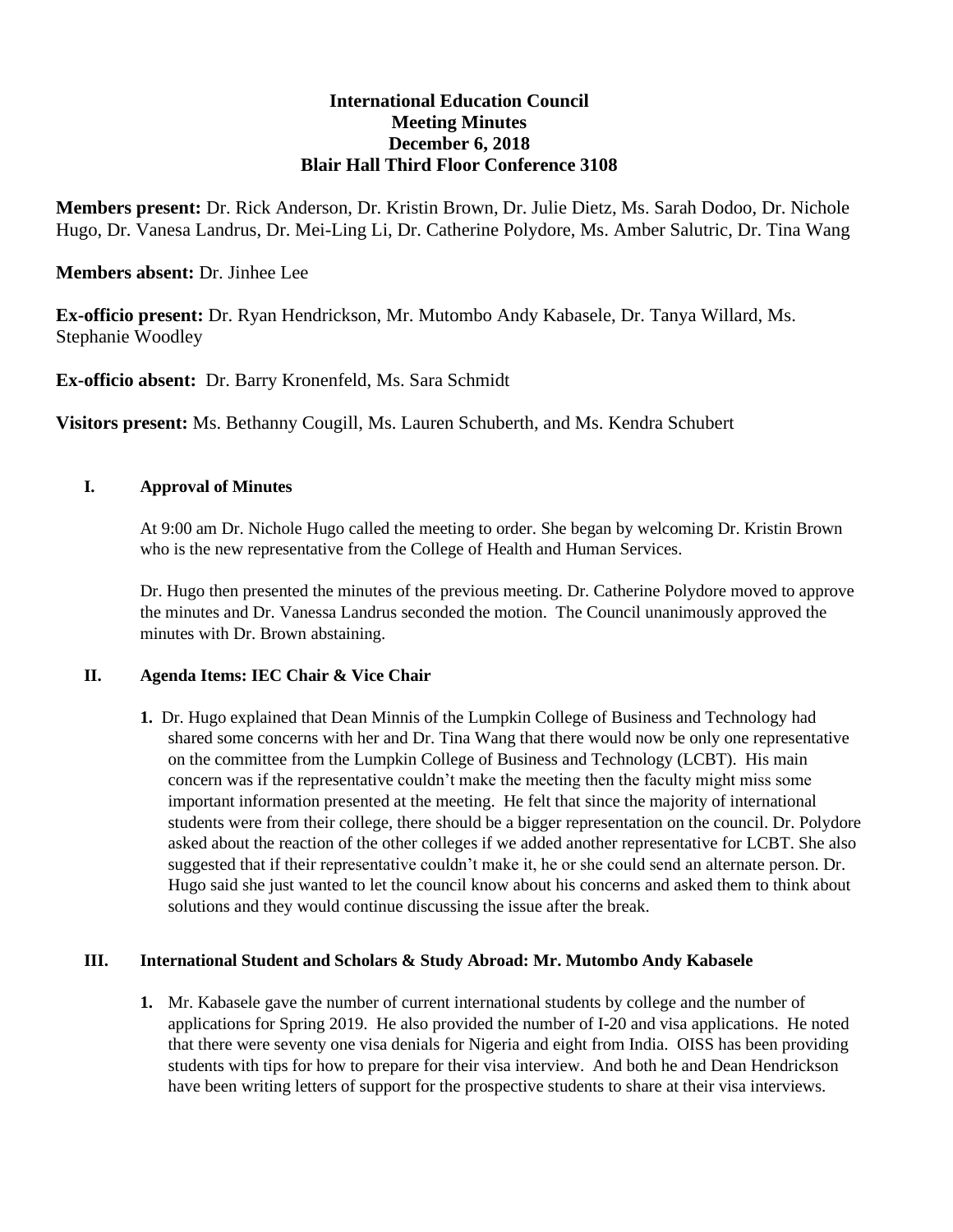- **2.** Mr. Kabasele let the council know that last month he provided training on OPT and CPT and explained the process on exit and reentry into the country. He has also been training the OISS staff so they will be able to answer questions when they arise. He will hold another training session in the spring, but if students have any questions right now, they can contact him.
- **3.** He reported that there have been two study abroad fairs this semester and that Ms. Emily Tooy was providing a pre-departure orientation for the first group of students about to study abroad. This orientation will help them understand the customs of the country they are visiting and answer any questions they may have before leaving. The Study Abroad office has seen an increase in interest and Mr. Kabasele is expecting over 200 students during the summer term.
- **4.** He showed the number of currently enrolled students for Spring 2019 and for the Spring Break trips. The Guatemala program has seven enrolled with two pending, so it will go forward, but the Quebec trip currently only has five with one pending, so it doesn't have enough enrolled to continue at this time. The deadline was December  $1<sup>st</sup>$ . He also showed the council the list of prospective programs for 2020. For the Summer 2019 faculty led programs, there are already seventy applicants and the deadline is February 1<sup>st</sup>, 2019. The independent programs currently have fifteen applicants and the deadline is March 8, 2019. The Fall 2019 programs have eleven applications with a deadline of March 8, 2019. He explained that they have been promoting the programs on a weekly basis and all program information is up to date on the Study Abroad website.
- **5.** AIS Update: Ms. Sarah Dodoo said that some of the international students who applied for scholarships wanted to know when they would find out the status. Dr. Julie Dietz said that some of the scholarship committee were still reviewing the applications. There was also some discussion regarding which committees should be looking at which applications. Mr. Kabasele suggested that Ms. Krishna Thomas in OISS could answer further scholarship and committee questions.

Ms. Dodoo gave the council a review of the activities AIS had participated in over the semester. She said the main goal was for AIS to establish more partnerships both on campus and in the community. The highlight of the semester was the International Education week with the Culture Night opening the week. They also participated in a Thanksgiving meal and a multicultural church service. There were a few activities that had low attendance and they will reconsider doing those activities in the future. They may also try to have future activities on a certain day and time so more people can participate. They also had a Poetry Night at Jackson Avenue Coffee. They will continue to work with Career Services to provide support for international students to find work opportunities that they are eligible to do. In the Spring they will participate in the Holi Festival and Celebration Festival of the Arts in April. Also in the Spring OISS and AIS will work to provide transportation to Champaign for interested international students to purchase international food. TLC currently provides this accommodation to their students, and AIS may be able to work with them. Also next semester she hopes to contact international EIU alumni and to continue being engaged in the local community. Dean Hendrickson thanked her for working with Career Services since this is an important issue for international students.

## **IV. Dean's Report: Dr. Ryan Hendrickson**

1. Dean Hendrickson let the council know that William Weber, the former Vice President for Business Affairs and longtime Economics professor, provided another gift of \$5,000 to be used for study abroad scholarships. The first \$5,000 will be used in Spring 2019 and the next \$5,000 will be available in Summer 2019. A Daily Eastern News article will be coming out soon about the gifts.